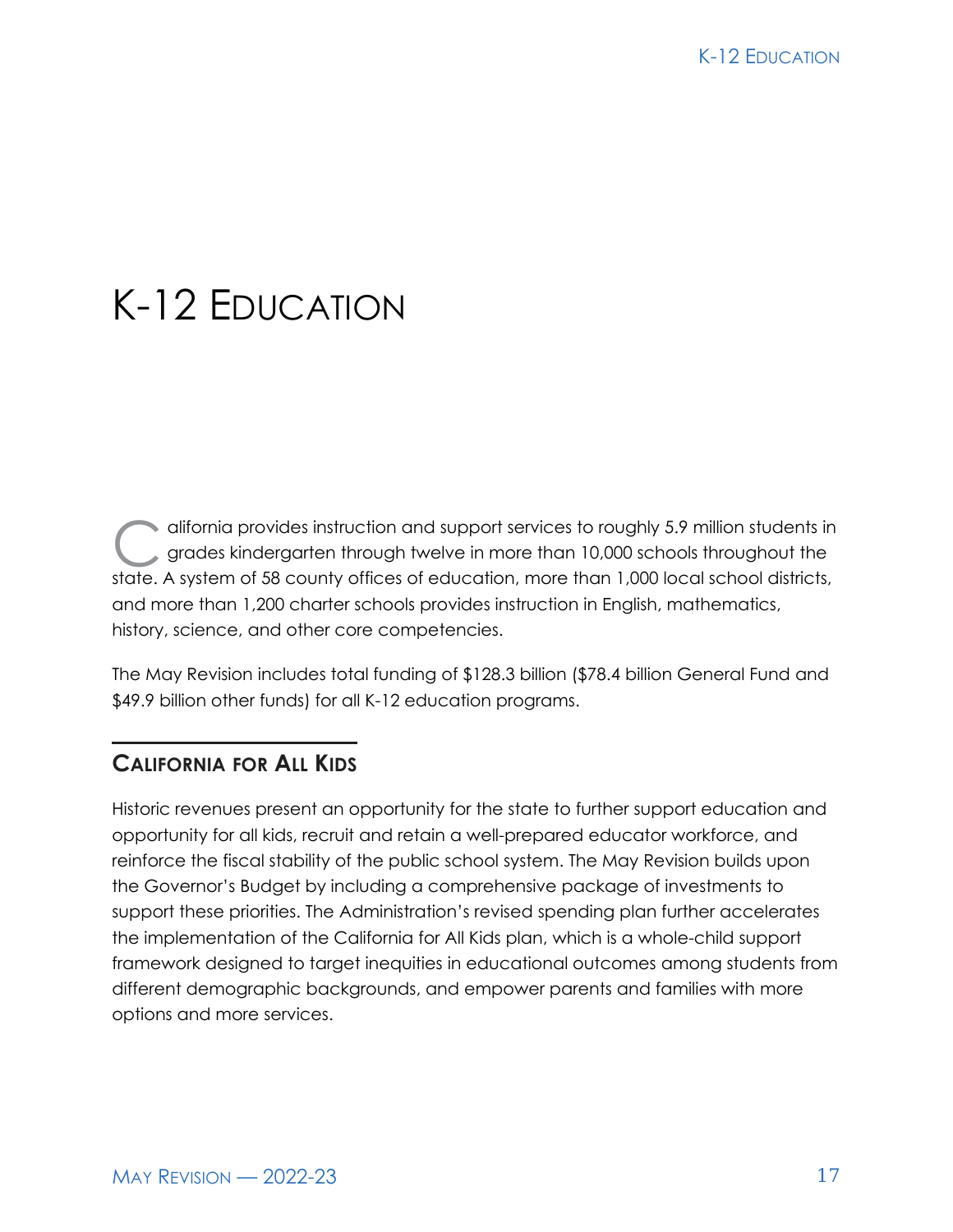## K-12 EDUCATION

## **PROPOSITION 98**

Proposition 98 is a voter-approved constitutional amendment that guarantees minimum funding levels for K-12 schools and community colleges (collectively referred to as K-14 schools). The Guarantee, which went into effect in the 1988-89 fiscal year, determines funding levels according to multiple factors including the level of funding in 1986-87, General Fund revenues, per capita personal income, and school attendance growth or decline. The Local Control Funding Formula is the primary mechanism for distributing these funds to support all students attending K-12 public schools in California.

The Guarantee continues to be in Test 1 for 2020-21, 2021-22, and 2022-23. To accommodate enrollment increases related to the expansion of transitional kindergarten, the Governor's Budget proposed rebenching the Test 1 percentage to increase the percentage of General Fund revenues due to the Guarantee, from 38.03 percent to approximately 38.4 percent. The May Revision updates the increased Test 1 percentage from approximately 38.4 percent to approximately 38.3 percent.

The significant increase in revenues projected for 2020-21, 2021-22, and 2022-23 results in a corresponding increase in resources for K-14 schools. Proposition 98 is estimated to be \$96.1 billion in 2020-21, \$110.2 billion in 2021-22, and \$110.3 billion in 2022-23, representing a three-year increase in the minimum Guarantee of \$19.6 billion over the level estimated in the Governor's Budget. These funding levels include property tax decreases of \$32 million in 2020-21, \$659 million in 2021-22, and \$804 million in 2022-23.

#### **PROPOSITION 98 RAINY DAY FUND**

The Governor's Budget projected a total of \$9.7 billion in total payments to the Public School System Stabilization Account between 2020-21, 2021-22, and 2022-23. Although General Fund revenues are projected to increase at May Revision, capital gains revenues have decreased as a share of total funds, bringing these required payments (and the total Account balance) to a total of \$9.5 billion.

There is a statutory cap of 10 percent on school district reserves in fiscal years immediately succeeding those in which the balance in the Account is equal to or greater than 3 percent of the total K-12 share of the Proposition 98 Guarantee. The balance of \$7.3 billion in 2021-22 triggers school district reserve caps beginning in 2022-23.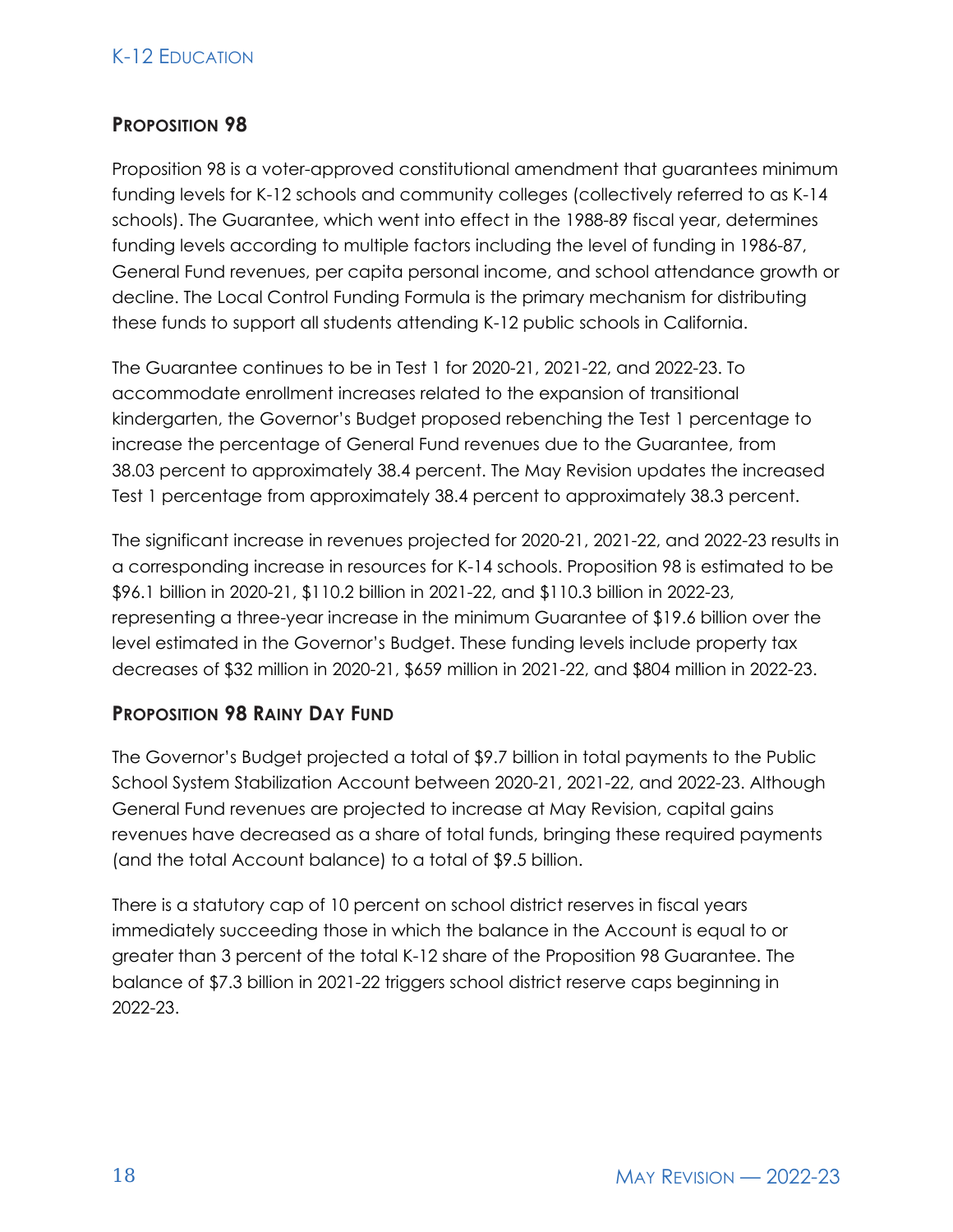# **SCHOOL SYSTEM FISCAL STABILITY**

# **LOCAL CONTROL FUNDING FORMULA (LCFF)**

The Governor's Budget included an LCFF cost-of-living adjustment of 5.33 percent, the largest cost-of-living adjustment since the creation of the formula. Further, the Governor's Budget proposed addressing declining enrollment as a result of the pandemic by allowing school districts to use the greater of current year or prior year average daily attendance or an average of the three prior years' average daily attendance to calculate LCFF funding. This proposal helps school districts mitigate the fiscal impacts due to declining enrollment, thereby better enabling them to serve their students from one year to the next.

At May Revision, the 2022-23 cost-of-living adjustment is updated to 6.56 percent, now the largest cost-of-living adjustment in the history of LCFF. Additionally, to help local educational agencies address ongoing fiscal pressures, staffing shortages, and other operational needs, the May Revision includes \$2.1 billion ongoing Proposition 98 General Fund to increase LCFF base funding. This discretionary, ongoing increase is an important resource for all local educational agencies to mitigate the impacts of rising pension obligations, increased costs for goods and services, and other ongoing local budget concerns. Further, the May Revision includes \$101.2 million ongoing Proposition 98 General Fund to augment LCFF funding for county offices of education, which face similar cost pressures to school districts and charter schools.

During the 2021-22 school year, local educational agencies strived to maintain safe access to in-person instruction in public schools. However, the Delta and Omicron surges resulted in significant student and staff absences, and maintaining both in-person and distance learning educational options proved difficult with fewer staff and temporarily high demand for distance learning. To mitigate the fiscal impacts associated with increased absences during the 2021-22 academic year, the May Revision includes further fiscal protections for schools that experienced significant attendance declines in 2021-22 due to the impacts of the Delta and Omicron surges.

To minimize reductions in LCFF funding that would otherwise result due to increased absences, the May Revision proposes allowing all classroom-based local educational agencies to be funded at the greater of their current year average daily attendance or their current year enrollment adjusted for pre-COVID-19 absence rates in the 2021-22 fiscal year. Specifically, the May revision enables local educational agencies to utilize a modified version of 2021-22 average daily attendance to determine their 2021-22 LCFF allocations. The May Revision also proposes further modifying the three-year rolling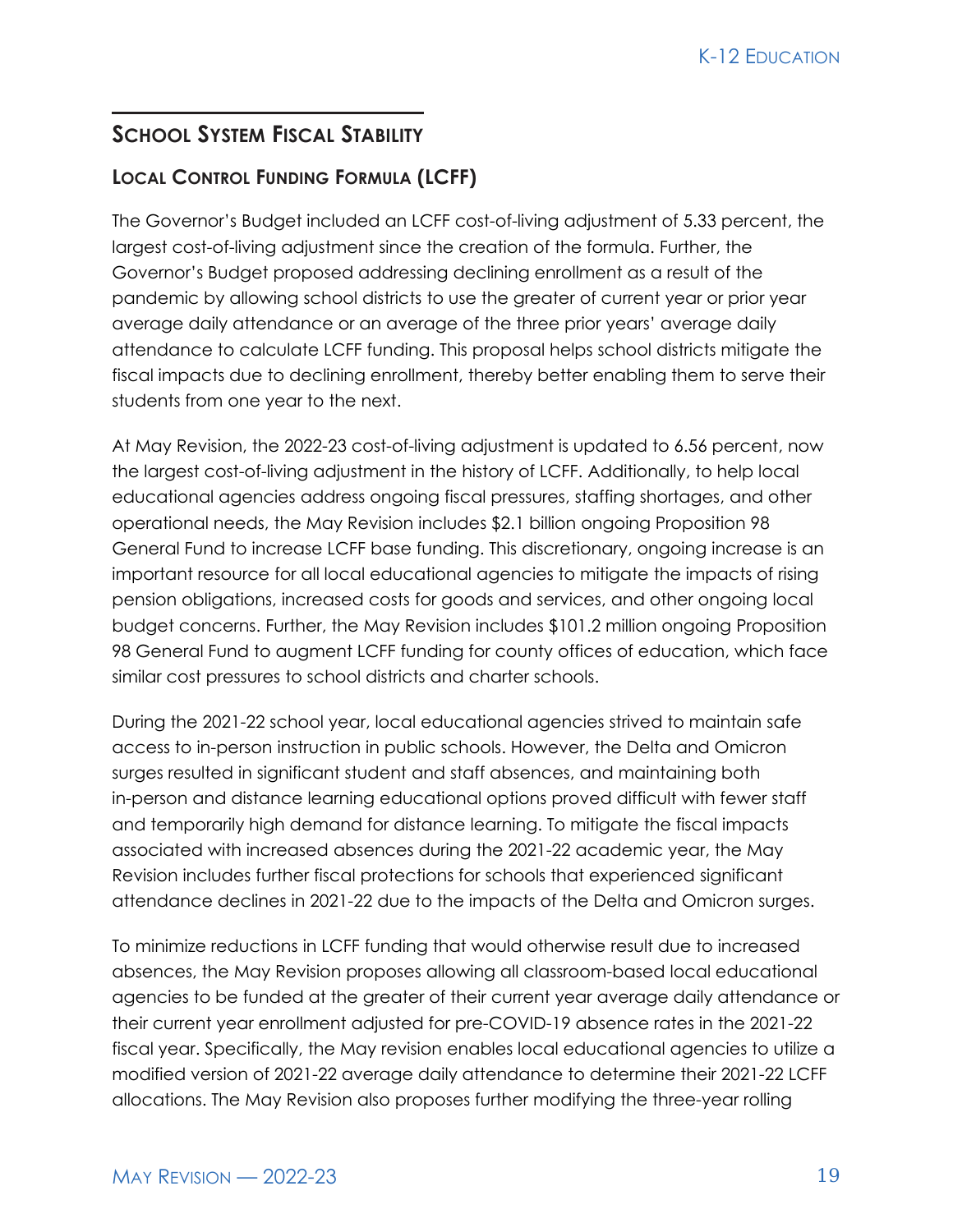average to conform with this adjustment. The total ongoing costs associated with these policies is estimated to be \$3.3 billion ongoing Proposition 98 General Fund and \$463 million one-time Proposition 98 General Fund.

## **DISCRETIONARY BLOCK GRANT**

Local educational agencies have indicated that increasing operational costs, including increasing pension contribution costs, are challenging their operational capacities. To assist districts in responding to these external pressures, the May Revision includes \$8 billion one-time Proposition 98 General Fund in discretionary funds, allocated on a per-pupil basis. It is the intent of the Administration that schools will use these one-time funds for purposes, including, but not limited to, protecting staffing levels, addressing student learning challenges, and supporting the mental health and wellness needs of students and staff. Funds received by K‑12 local educational agencies will offset applicable mandates debt owed to those entities.

# **STUDENT-CENTERED SCHOOLS**

## **COMMUNITY SCHOOLS**

Community schools partner with education, county, and nonprofit entities to provide integrated health, mental health, and social services alongside high-quality, supportive instruction, with a strong focus on community, family, and student engagement. The 2021 Budget Act included \$3 billion Proposition 98 General Fund, available over several years, to expand and strengthen the implementation and use of the community school model to all schools in communities with high levels of poverty. This investment supports a whole-child framework for school transformation to guide local educational agencies in planning and implementing other recent state investments in universal nutrition, before/after school and summer school enrichment and care, universal transitional kindergarten, behavioral health supports, and other similar initiatives.

The Department of Education recently completed its review of first round applications for the community schools planning, implementation, and technical assistance grants. Although local educational agencies were somewhat limited in their ability to apply for funds by staffing issues related to the winter Omicron surge, demand for the funding exceeded expectations; for a \$400 million implementation grant round, the Department received applications requesting almost \$700 million. In addition to high demand in the first funding round, the Department projects a significant increase in applicants for future rounds of funding (as local educational agency staffing levels recover), and anticipates that the original \$3 billion allocation will not be sufficient to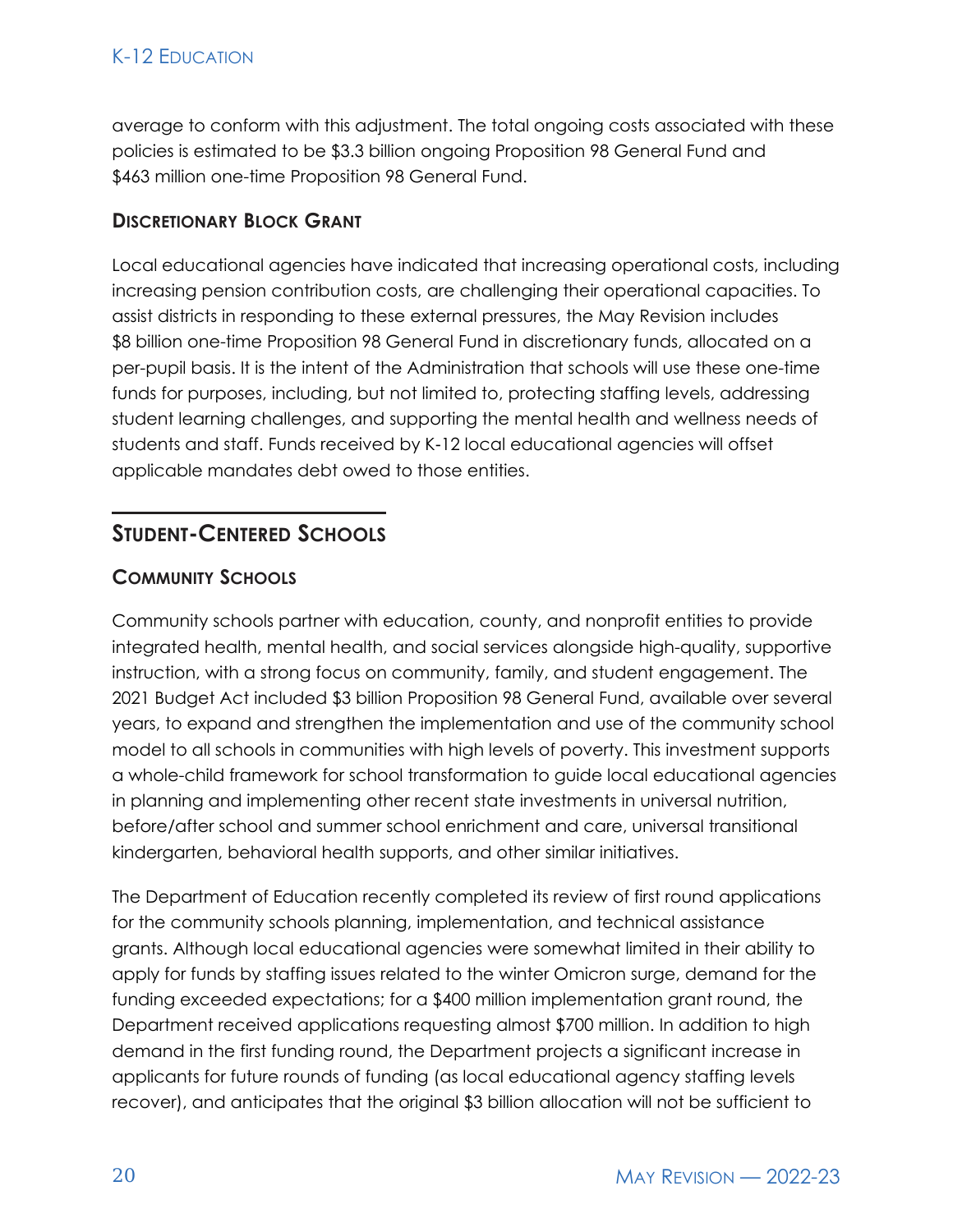meet demand. To this end, the May Revision includes an additional \$1.5 billion one-time Proposition 98 General Fund to expand access to the community schools grants to every eligible local educational agency that opts to apply on behalf of its high-need schools.

#### **NUTRITION**

In 2020, the U.S. Department of Agriculture allowed states to apply for a waiver of certain requirements connected to the National School Lunch Program and School Breakfast Program. Specifically, California was granted a waiver of income eligibility requirements, which allowed schools to provide subsidized meals to all students regardless of income, and local educational agencies were allowed to receive reimbursement through the federal Seamless Summer Option, which provides a higher reimbursement for meals than the National School Lunch Program and School Breakfast Program. For the 2021-22 school year, schools claiming meals under the Seamless Summer Option received an even higher reimbursement equivalent to the Summer Food Service Program rate. These flexibilities are scheduled to expire on June 30, 2022.

The 2021 Budget Act included \$54 million ongoing Proposition 98 General Fund, and the 2022 Governor's Budget included an additional \$596 million ongoing Proposition 98 General Fund, to provide universal access to school meals for all K-12 students in California, beyond the expiration of the federal income eligibility waiver. The May Revision includes an additional \$611.8 million ongoing Proposition 98 General Fund to augment the state meal reimbursement rate sufficient to maintain meal reimbursement rates beginning in 2022-23. This higher rate of reimbursement will enable local educational agencies to continue offering higher-quality and more diverse meals for students. If the federal government extends the waiver that allows for the allocation of higher federal reimbursement rates, any unused state funding for rate increases in 2022-23 would instead be made available for school kitchen infrastructure grants.

#### **EXPANDED LEARNING OPPORTUNITIES PROGRAM**

The 2021 Budget Act included \$1 billion ongoing and \$753 million one-time Proposition 98 General Fund as the first of a multi-year investment plan to implement expanded-day, full-year instruction and enrichment for all elementary school students, with a focus on local educational agencies with the highest concentrations of low-income students, English language learners, and youth in foster care. At the release of the 2021 Budget Act, the state projected that full fiscal implementation of the program—would not take place until 2025-26.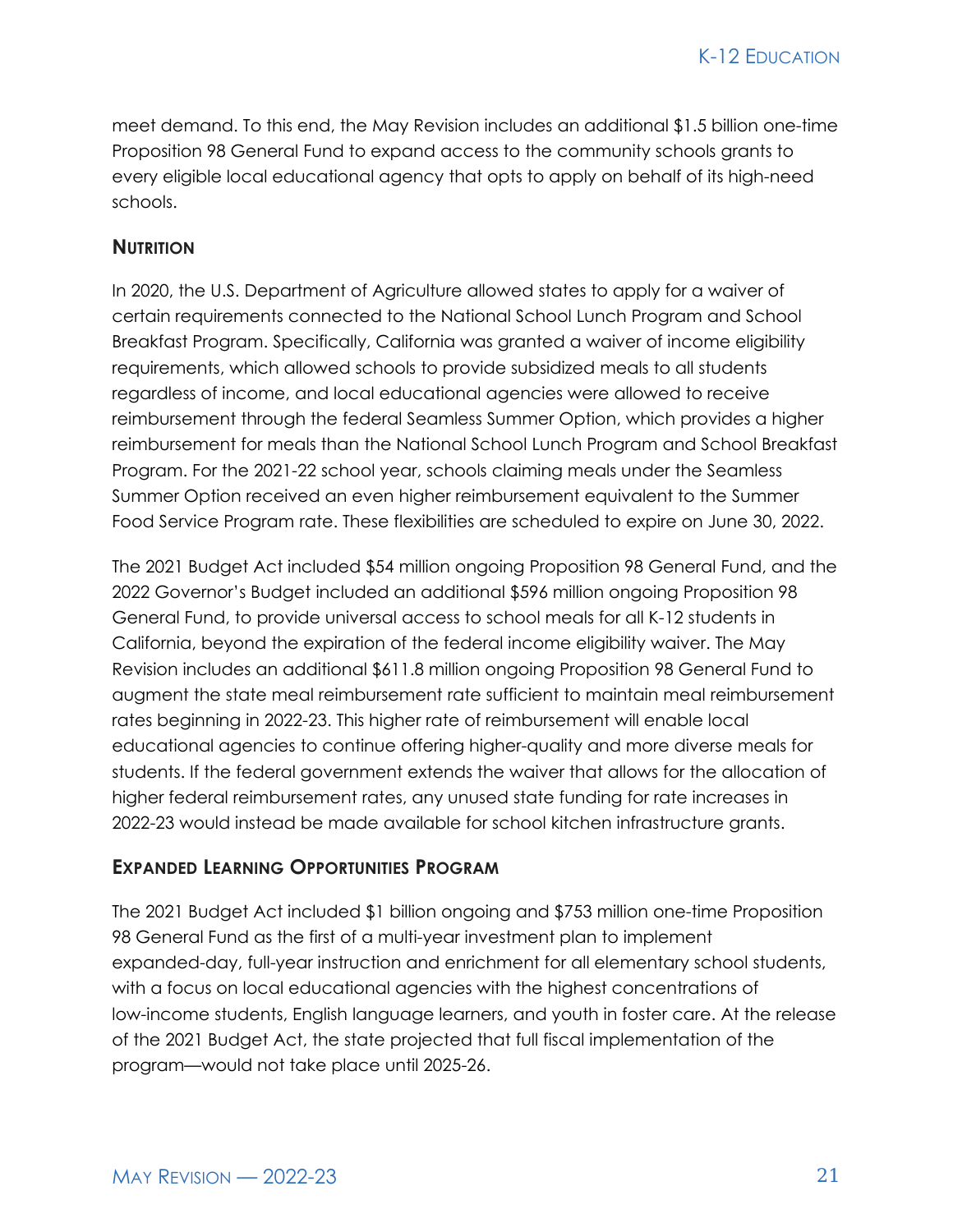The 2022 Governor's Budget accelerated the implementation of this program by allocating an additional \$3.4 billion ongoing Proposition 98 General Fund to the Expanded Learning Opportunities Program, increasing total ongoing program funding to \$4.4 billion. The May Revision increases this investment by an additional \$403 million ongoing Proposition 98 General Fund, bringing the ongoing program total to \$4.8 billion, and full funding implementation (four years ahead of schedule) of \$2,500 for every low-income student, English language learner, and youth in foster care in the state.

Consistent with the implementation plan outlined in the Governor's Budget, beginning in 2023-24, local educational agencies will be required to offer expanded learning opportunities to all low-income students, English language learners, and youth in foster care, and local educational agencies with the highest concentrations of these students will be required to offer expanded learning opportunities to all elementary students.

## **COMMUNITY ENGAGEMENT INITIATIVE**

California's K-12 education accountability system is built on the foundation of local control. Specifically, local educational agencies must develop their annual spending plans—Local Control and Accountability Plans, or LCAPs—in partnership with members of their local communities, with the goal of improving student outcomes and closing achievement gaps. Developing and implementing successful LCAPs necessitates local educational agencies be skilled at, and authentic in, their engagement with students, families, staff, and other community members.

To build the capacity of local educational agencies to engage more effectively with their communities, the 2018 Budget Act included \$13.3 million one-time Proposition 98 General Fund, available over five years, to create the Community Engagement Initiative. This program, administered by the California Collaborative for Educational Excellence, disseminates best practices for school-community interaction through peer-to-peer coaching among local educational agencies, who work through an intentional process to improve community relational capacity. Thus far, the Initiative has reached several dozen local educational agencies.

The experience of the COVID-19 Pandemic has furthered the need for positive relationship building between schools and their communities. The May Revision scales up the initiative by providing an additional \$100 million one-time Proposition 98 to expand the reach of the program to hundreds of additional local educational agencies. Additionally, the work done by local educational agencies that participate in the initiative will align with work to build community schools, for which community engagement is a core value.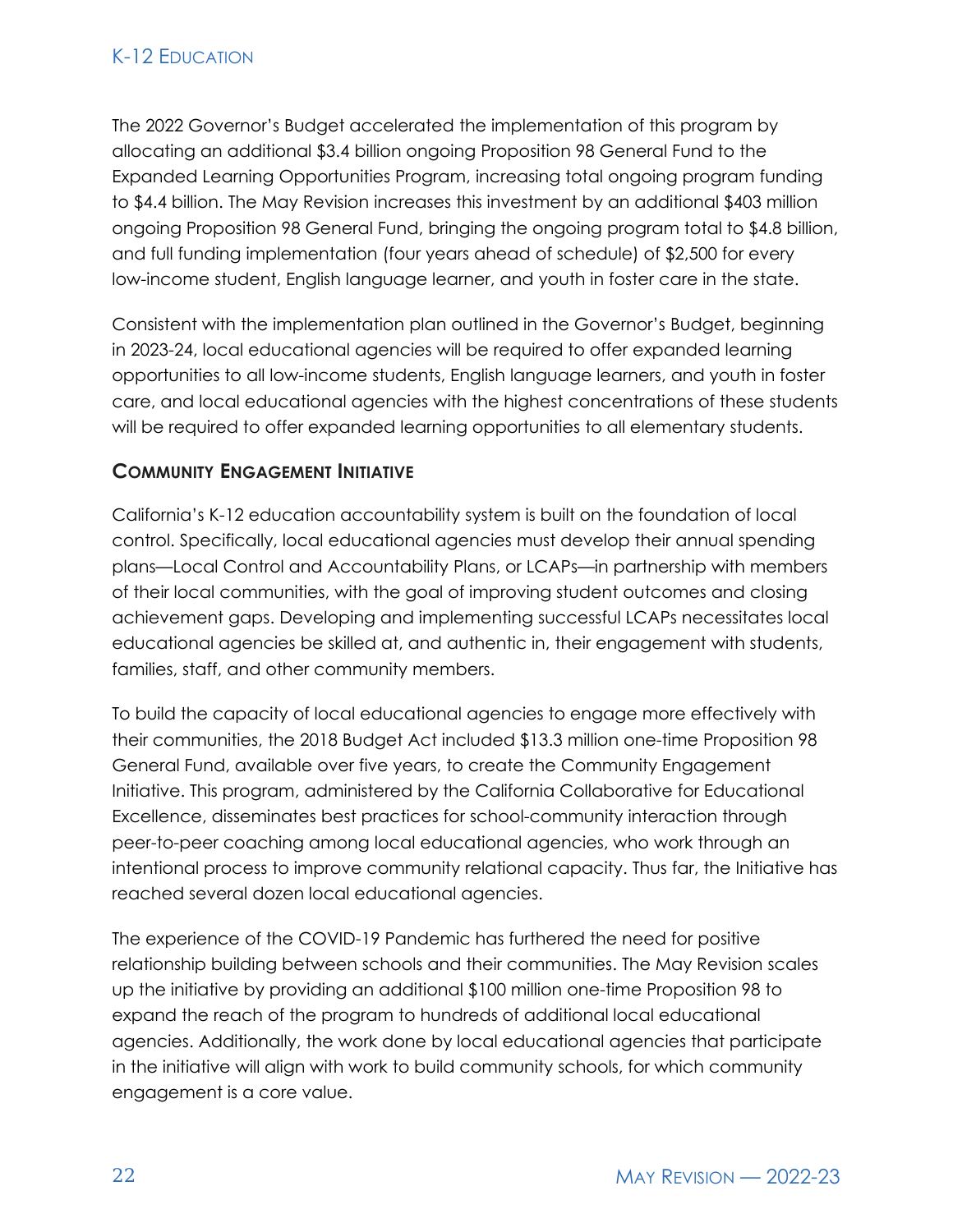#### **PRE-KINDERGARTEN EDUCATION**

Providing every child with access to pre-kindergarten education before they begin school is a key component of improving equity in public education. Parent choice in the type of preschool education that their child receives is equally important, and the state has made significant recent investments in both transitional kindergarten and State Preschool. Building upon these investments, and to support implementation of the expansion of transitional kindergarten while maintaining access to State Preschool and providing parents with choice, the May Revision includes the following investments and programmatic changes:

- **State Preschool Family Fee Waivers**—For the 2022-23 school year, providing \$10.8 million one-time Proposition 98 General Fund and \$10.8 million one-time non-Proposition 98 General Fund to waive the family share of cost for children participating in the State Preschool Program.
- **State Preschool Funding Hold Harmless**—For the 2022-23 school year, allowing State Preschool contractors to receive full funding allocated to them pursuant to their state contracts, regardless of student attendance.
- **State Preschool Program adjustment factors for students with disabilities and dual language learners**—Increasing the costs to support revised State Preschool Program adjustment factors for students with disabilities and dual language learners from \$197.8 million Proposition 98 General Fund and \$110.6 million General Fund to \$201.8 million Proposition 98 General Fund and \$140.6 million General Fund, respectively.
- **Local Assignment Option for Transitional Kindergarten Teachers**—To temporarily increase the pipeline of qualified transitional kindergarten teachers, allows teachers with preschool teaching permits who hold bachelor's degrees that meet basic skills requirements and are enrolled in coursework leading to be assigned as the teacher of record in a credential to teach transitional kindergarten. This flexibility is proposed to sunset on June 30, 2026.

Additionally, the May Revision adjusts the costs to expand eligibility for transitional kindergarten, from all children turning five-years-old between September 2 and December 2 to all children turning five-years-old between September 2 and February 2, beginning in the 2022-23 school year, from \$639.2 million at the Governor's Budget to \$614 million General Fund at the May Revision.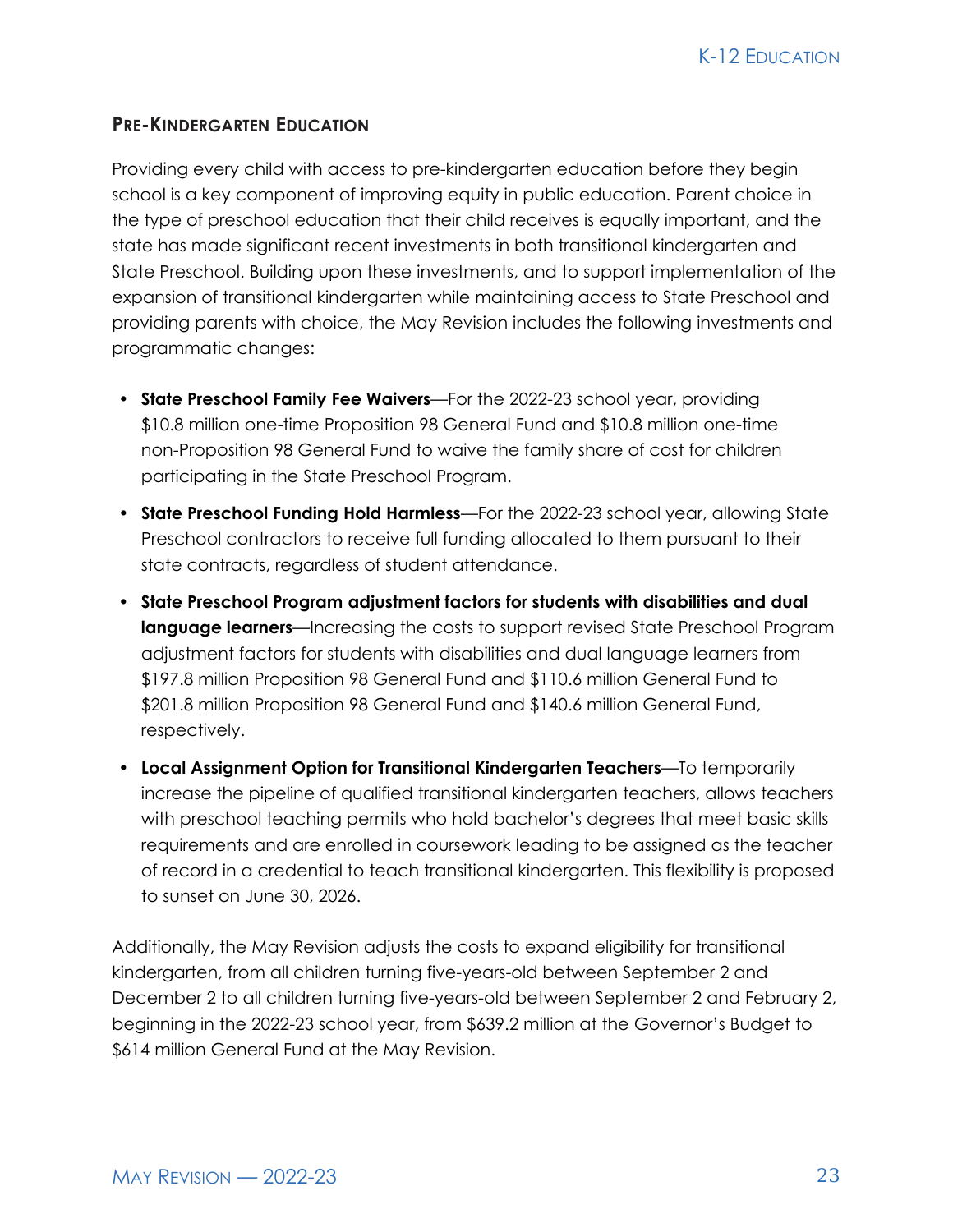# **INVESTMENTS IN A WELL-PREPARED EDUCATOR WORKFORCE**

### **TEACHER AND SCHOOL COUNSELOR RESIDENCIES**

An important foundation of a whole-child centered school transformation effort is a well-prepared workforce of teachers and school counselors. To increase the pipeline of teachers and school counselors, the May Revision provides \$500 million one-time Proposition 98 General Fund to expand residency slots for teachers and school counselors. The May Revision also proposes statute to enable school counselor, social worker, and psychologist candidates to be eligible for the Golden State Teacher Grant Program, which provides incentives to individuals to consider earning a credential and serving at a priority school in California for four years, within eight years after completing a preparation program.

## **EDUCATOR SUPPORT FOR SCIENCE, TECHNOLOGY, ENGINEERING, AND MATHEMATICS (STEM) INSTRUCTION**

Future economic growth in California depends upon a workforce well-prepared to drive innovation, especially in the sciences. STEM coursework can also inspire students by engaging them in hands-on, inquiry-based projects that stimulate curiosity and encourage persistence. Reflecting the importance of this area of study, the state recently updated the Next Generation Science Standards (2013), the Science Framework for California Public Schools (2016), and the California Computer Science Standards (2018), and is engaged in work to update the California Math Frameworks and the California Preschool Learning Foundations.

To support educators in providing effective STEM instruction that engages and inspires students, the May Revision includes \$85 million one-time Proposition 98 General Fund to create Pre-K through 12 grade educator resources and professional learning to implement the Next Generation Science Standards, the California Math Framework, the California Computer Science Standards, and the math and science domains of the California Preschool Learning Foundations. These funds will also support the alignment of other state STEM educator support initiatives (i.e., UC Subject Matter Projects, Early Math Initiative, etc.) with this work, to create a cohesive statewide continuum of instructional supports for all STEM educators. Additionally, the May Revision also includes \$300 million one-time Proposition 98 General Fund to augment resources available to local educational agencies for professional learning through the Educator Effectiveness Block Grant, with a priority for STEM educator supports.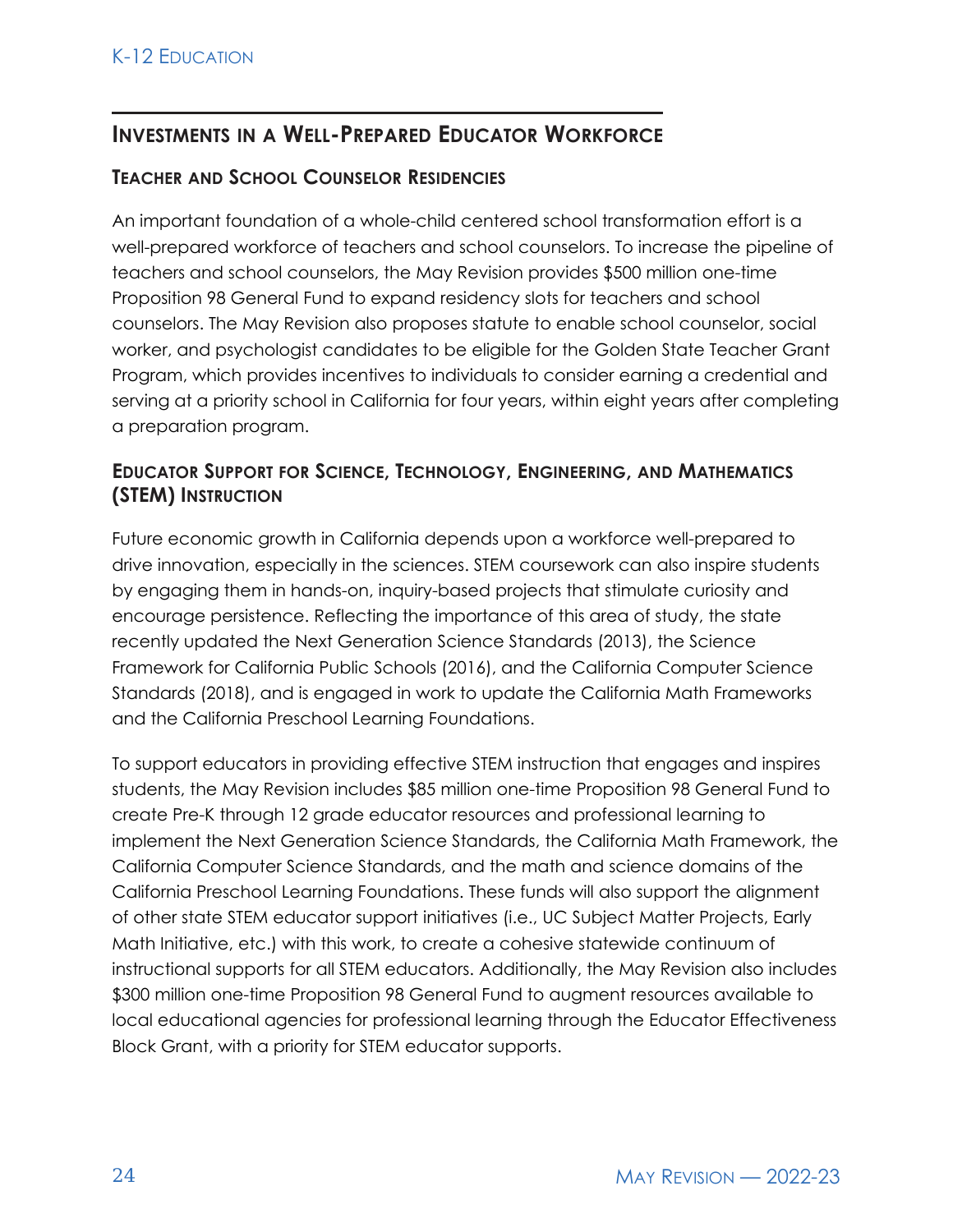Finally, the 2021 Budget Act included \$5 million one-time General Fund for an institute of higher education or non-profit organization to create a computer science component of the Educator Workforce Investment Grant program (EWIG). EWIG grantees are members of the statewide system of support and develop educator training in strategies for providing high-quality instructional learning experiences aligned to state standards. The May Revision provides an additional \$15 million one-time General Fund, available over three years, to continue the work of the EWIG in computer science, and an additional \$15 million one-time Proposition 98 General Fund, available over three years, to continue the work of the EWIG in areas of special education and support for English Learners.

#### **SCREENING FOR DEVELOPMENTAL DISABILITIES**

As evidenced by recent investments in early learning, early literacy, and special education services for young children, the Administration is committed to providing educators with the tools necessary to identify developmental disabilities in children, and provide them with appropriate support services, as early as possible. Significant evidence supports the importance of identifying and providing intervention and supports for children with disabilities early in life to maximize academic and other life outcomes. To that end, the Administration has made multiple investments over the last several years in initiatives that incorporate more identification strategies into public preschool assessment (via the Desired Results Developmental Profile) and in partnership with the University of California San Francisco is creating a dyslexia screening tool that is appropriate for students from diverse language backgrounds. Once these tools have been validated, it is the intent of the Administration that all educators across the state have access to them, that they be broadly utilized, and educators trained in how to use them appropriately to identify students with dyslexia and other processing disorders so that students can receive appropriate reading intervention in the early grades.

# **K-12 SCHOOL FACILITIES**

The Kindergarten through Community College Public Education Facilities Bond Act of 2016 (Proposition 51), approved by voters in November 2016, authorized \$7 billion in state General Obligation bonds to support K-12 school facilities construction. These funds support new construction, modernization, retrofitting, career technical education, and charter school facility projects. The Governor's Budget allocated the remaining Proposition 51 bond funds—approximately \$1.4 billion—to support school construction projects and included approximately \$1.3 billion one-time General Fund in 2022-23 and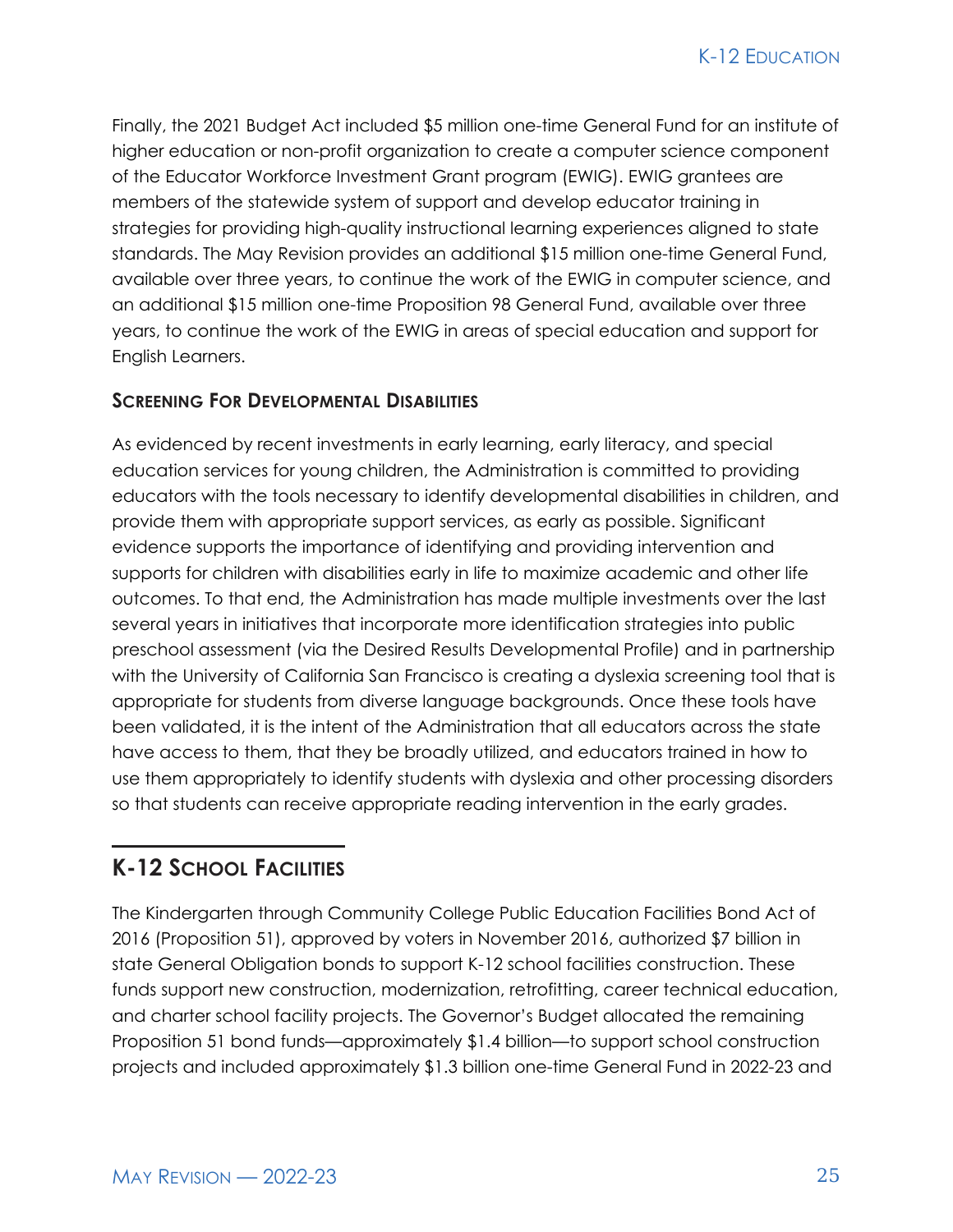## K-12 EDUCATION

\$925 million one-time General Fund in 2023-24 to support new construction and modernization projects through the School Facility Program.

The May Revision increases that investment by an additional \$1.8 billion General Fund, allocating \$2.2 billion one-time General Fund in 2021-22, \$1.2 billion one-time General Fund in 2023-24, and \$625 million one-time General Fund in 2024-25 to support new construction and modernization projects through the School Facility Program. The Administration's plan assumes the Office of Public School Construction continues to process applications according to its existing capacity.

The May Revision also includes approximately \$1.8 billion one-time Proposition 98 General Fund for schools to address outstanding school facility maintenance issues. These funds will enable local educational agencies to repair and restore classrooms, multipurpose areas, and school grounds and upgrade and/or replace inefficient and outdated cooling, heating, water, and other energy and resource systems to create greener educational spaces.

# **OTHER SIGNIFICANT ADJUSTMENTS**

- **Classified School Employee Summer Assistance Program**—An increase of \$80 million ongoing Proposition 98 General Fund for the Classified School Employee Summer Assistance Program, which provides supplemental pay for classified staff during intersessional months when they are not employed.
- **Expanded Learning Opportunities Program Infrastructure**—An increase of \$63 million one-time Proposition 98 General Fund, for a total of \$1 billion one-time Proposition 98 General Fund, to support Expanded Learning Opportunities Program infrastructure, with a focus on integrating arts and music programming into the enrichment options for students.
- **Categorical Program Cost-of-Living Adjustments**—An increase of \$62.1 million Proposition 98 General Fund to selected categorical programs for 2022-23 to reflect a change in the cost-of-living factor from 5.33 percent at the Governor's Budget to 6.56 percent at the May Revision.
- **K-12 Teacher Residency Program Technical Assistance Center**—An increase of \$20 million one-time Proposition 98 General Fund to Support a K-12 Teacher Residency Program Technical Assistance Center.